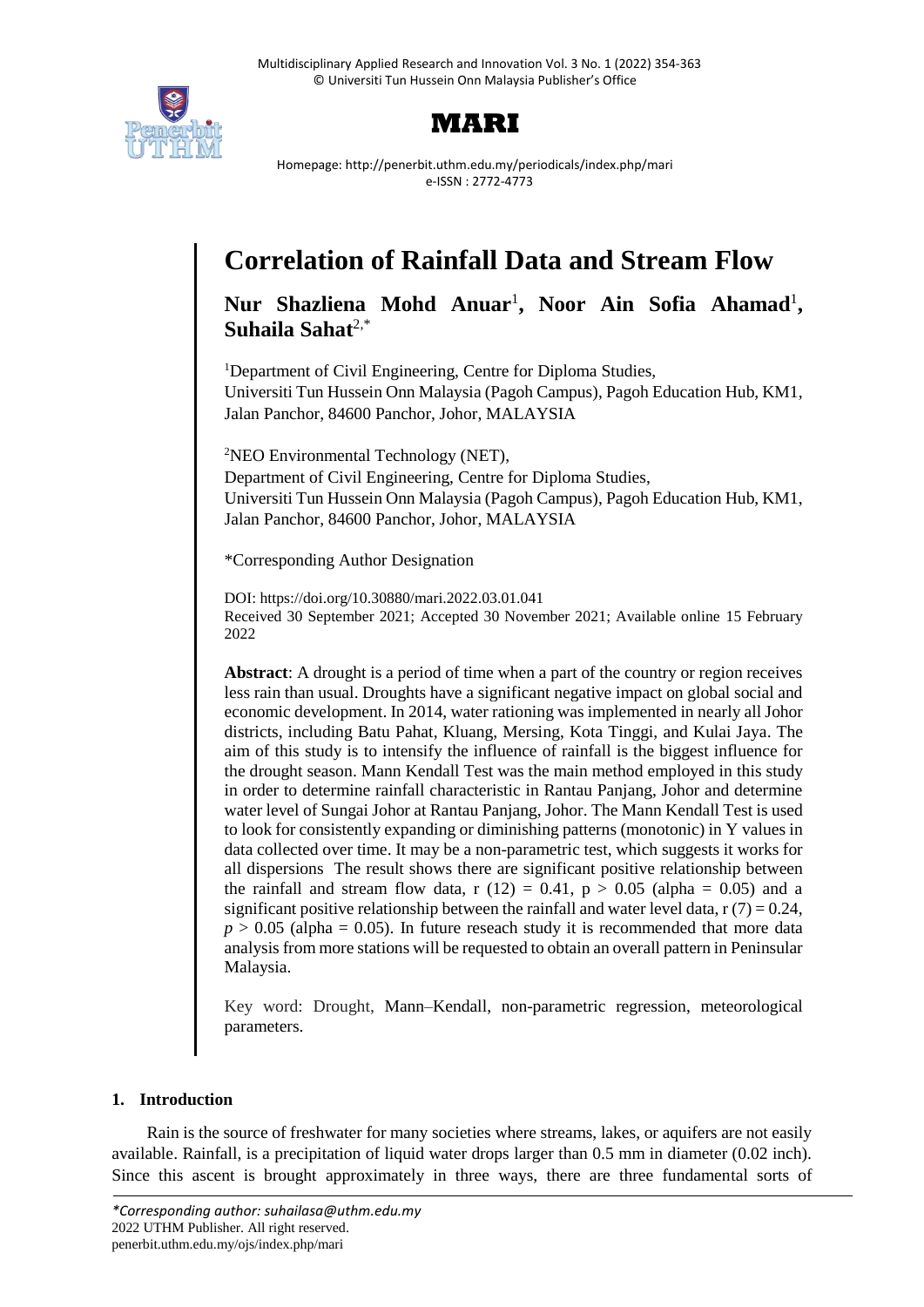precipitation. These are Conventional Rainfall for condensation and precipitation to occur there must be an obvious rising of air mass. Since this rising is brought around in three ways, there are three fundamental sorts of precipitation. These are: Ordinary Precipitation Orographic or Alleviation Precipitation and Frontal or Cyclonic<sup>[1]</sup> Rains can happen as strati form rain or convective rain (rain cells). Strati form rain is the overwhelming from of rain within the high scopes, whereas convective rain is the dominant form of rain within the tropics and subtropics (within the tropics, 50 to 80 percent of the precipitation is convective rain).[2] The rate of rainfall distribution in a place is very important because it can have a big impact on a sector. The importance of this amount of rainfall has been realized in the agricultural and related sectors.[3]

There is no single definition of drought that applies to all situations, but most definitions are based on a lack of precipitation resulting in a water shortage for some water-related activities. Drought can clearly be viewed solely as a physical phenomenon, regardless of definition.[4] A drought is defined as a period of time during which a part or region receives less rain than usual. Droughts can result in decreased soil moisture or groundwater, reduced streamflow, crop damage, and a general lack of water. Drought can occur in both locations with high and low rainfall.[5] It is a condition relative to some long-term average balance of rainfall and evapotranspiration in a specific area, a condition that is frequently perceived as "normal".[6] Water rationing was implemented in the districts of Kluang and Batu Pahat. In 2015, many districts including the city of Johor Bahru and also the industrial area of Pasir Gudang were subjected to water rationing.[7]

The aim of this study is to spread more widely that rain is the biggest influence for the drought season. Two objectives must be achieved in order to accomplish this: determine rainfall characteristics in Rantau Panjang, Johor, and determine the water level of Sungai Johor in Rantau Panjang, Johor. This study has its own significance to achieve the desires objectives which are to analysis amount of annual rainfall using several method and explore the characteristics rainfall.

#### **2. Materials and Methods**

The methods used in this study include the rainfall data, stream flow data and water level data that obtained from the Malaysian Meteorology Department (MMD). The main method used in this research is The Mann Kendall Test. The obtained data were then analyzed using Mann Kendall Test to calculate the rainfall distribution at the site.

## 2.1 Methods

Numerous considers have utilized the nonparametric Mann-Kendall (MK) factual test to recognize monotonic patterns in hydro-meteorological information, such as water level, rainfall, and streamflow. In the is that there is no trend test, the null hypothesis H0 in the population from which the data set is drawn and,  $j = 1, 2, ..., n$  is independent the sample of statistics {xj and identically distributed.[8]

The significance of the trends is measured using the test statistic Z. In reality, the Mann-Kendall (MK) test's null hypothesis Ho assumes that there is no trend and is compared to the alternative hypothesis H1, which assumes that there is.[9] The null hypothesis is invalid if the estimated Z statistic is greater than the critical value at the given significance levels, meaning that the alternative hypothesis "there is a trend" is commonly accepted.[10]. An upward trend is indicated by a positive Z value, whereas a downward trend is shown by a negative Z value.[11] In this study, significance levels  $\alpha$  = 0.01 and  $\alpha$  = 0.05 were used. At the 5% significance level, the null hypothesis of no trend is rejected if  $|Z|>1.96$  and rejected if  $|Z|>1.645$  at the 1% significance level.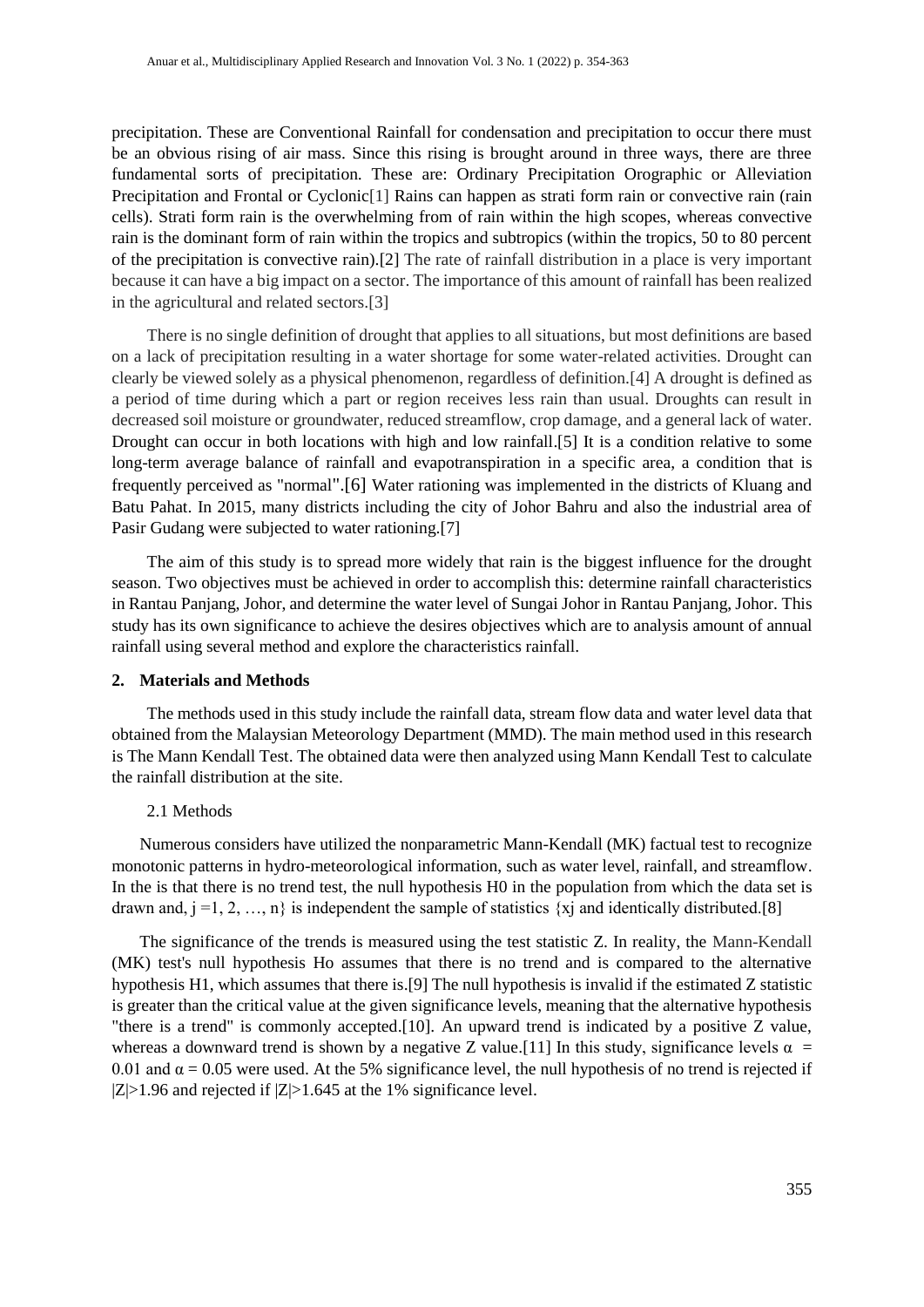#### 2.2 Equations

The test statistic, H1 Kendall's S is described as follows:

$$
S = \sum_{k=1}^{n-1} \sum_{j=k+1}^{n} Sign(x_j - x_{k^1}) \quad \text{Eq. 1}
$$

Where's :

 $n =$  Number of observations

 $xj, xk =$  Sequential data values

Where x<sub>j</sub> and x<sub>k</sub> represent sequential data values and n represents the number of observations.<sup>[12]</sup> The value of sgn( $\theta$ ) is computed as follows, assuming  $(xj - xk) = \theta[13]$ :

$$
Sign(x) = \begin{cases} 1 & if \ x > 0 \\ 0 & if \ x = 0 \\ -1 & if \ x < 0 \end{cases}
$$
 Eq. 2

The positive test statistic, S, indicates a growing trend in the MK test, whereas the negative test statistic, S, suggests a decreasing trend. The S statistic's variance is defined as follows:

$$
Var(S) = \frac{n(n-1)(2n+5) - \sum_{t}^{n} f(t)(t-1)(2ft+5)}{18}
$$
 Eq. 3

Where's:

 $t = \text{Varies over the set of tied ranks.}$ 

 $ft = The number of times.$ 

Where n signifies the number of tied groups (a set of sample data with the same value) and ft the number of ties in group t.[14]

The standardized Z statistic is computed as follows:

$$
Z = \begin{cases} \frac{S-1}{\sqrt{Var(S)}} & \text{for } S > 0\\ 0 & \text{for } S = 0\\ \frac{S+1}{\sqrt{Var(S)}} & \text{for } S < 0 \end{cases} \quad \text{Eq. 4}
$$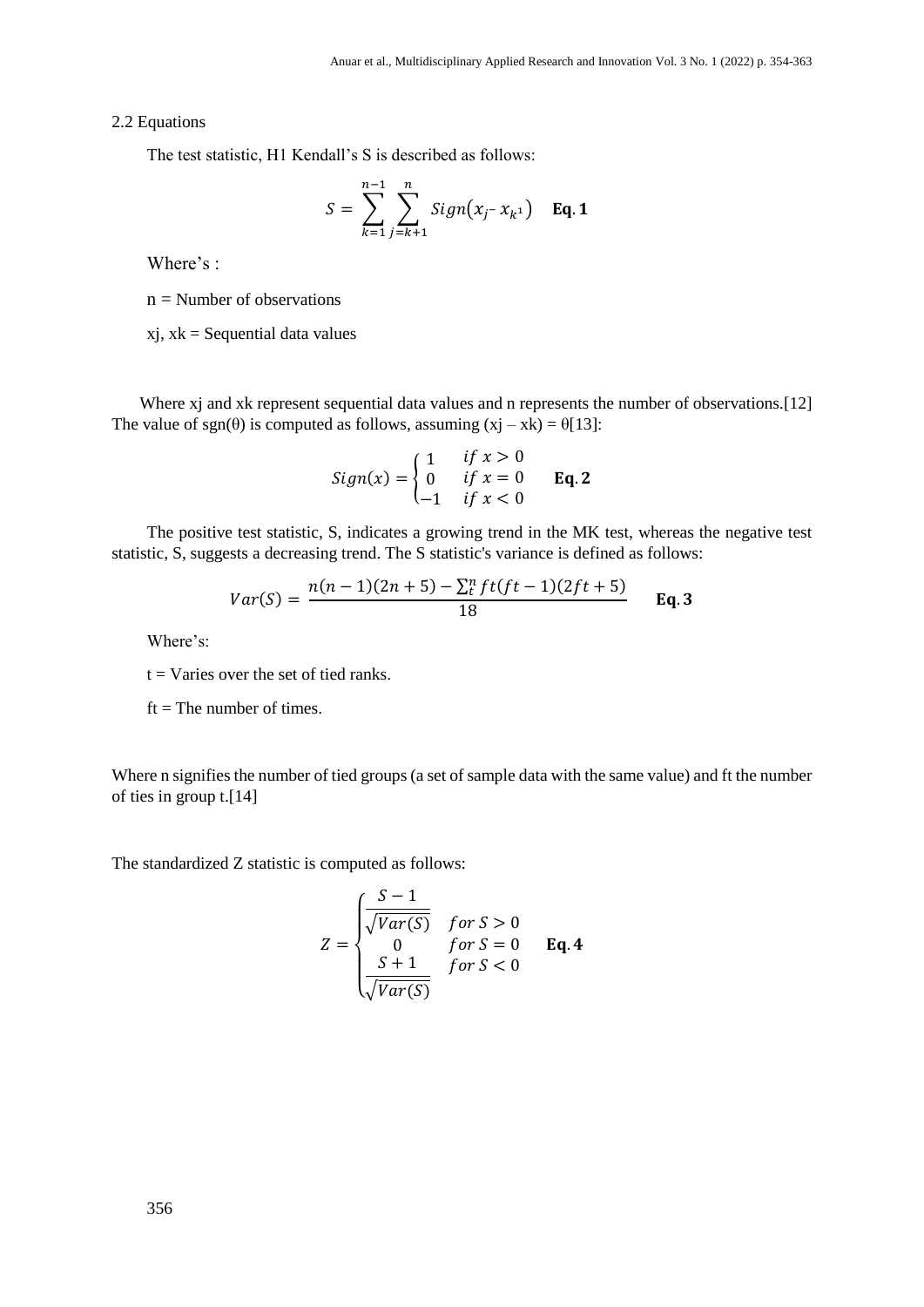# **3. Results and Discussion**

The results of this study are based on a graph and table created with SPSS and the Mann Kendall Test.

# 3.1 Results

Based on **Figure 1**, rainfall is directly proportional with stream flow. Rainfall and stream flow data is measured in millimetre (mm). Data on the **Table 1** shows information on 8 years. At  $\alpha$  = 0.05 test the hypothesis that there is relation between rainfall and stream flow data.



**Figure 1 Rainfall and Stream Flow**

| Months     | Rainnfall (mm) | Stream Flow (mm) |
|------------|----------------|------------------|
| Jan        | 216.63         | 1413.76875       |
| Feb        | 61.88          | 575.32625        |
| Mar        | 214.25         | 772.30           |
| Apr        | 163.38         | 637.38           |
| May        | 128.38         | 491.72           |
| Jun        | 108.63         | 425.99           |
| July       | 225.75         | 517.41           |
| Aug        | 117.63         | 513.72           |
| Sep        | 230.88         | 653.91           |
| Oct        | 199.25         | 975.48           |
| <b>Nov</b> | 161.13         | 1148.523         |
| Dec        | 174.75         | 1261.32          |

|  |  |  | Table 1 Monthly Average of Rainfall and Stream Flow for 8 Years |  |  |
|--|--|--|-----------------------------------------------------------------|--|--|
|--|--|--|-----------------------------------------------------------------|--|--|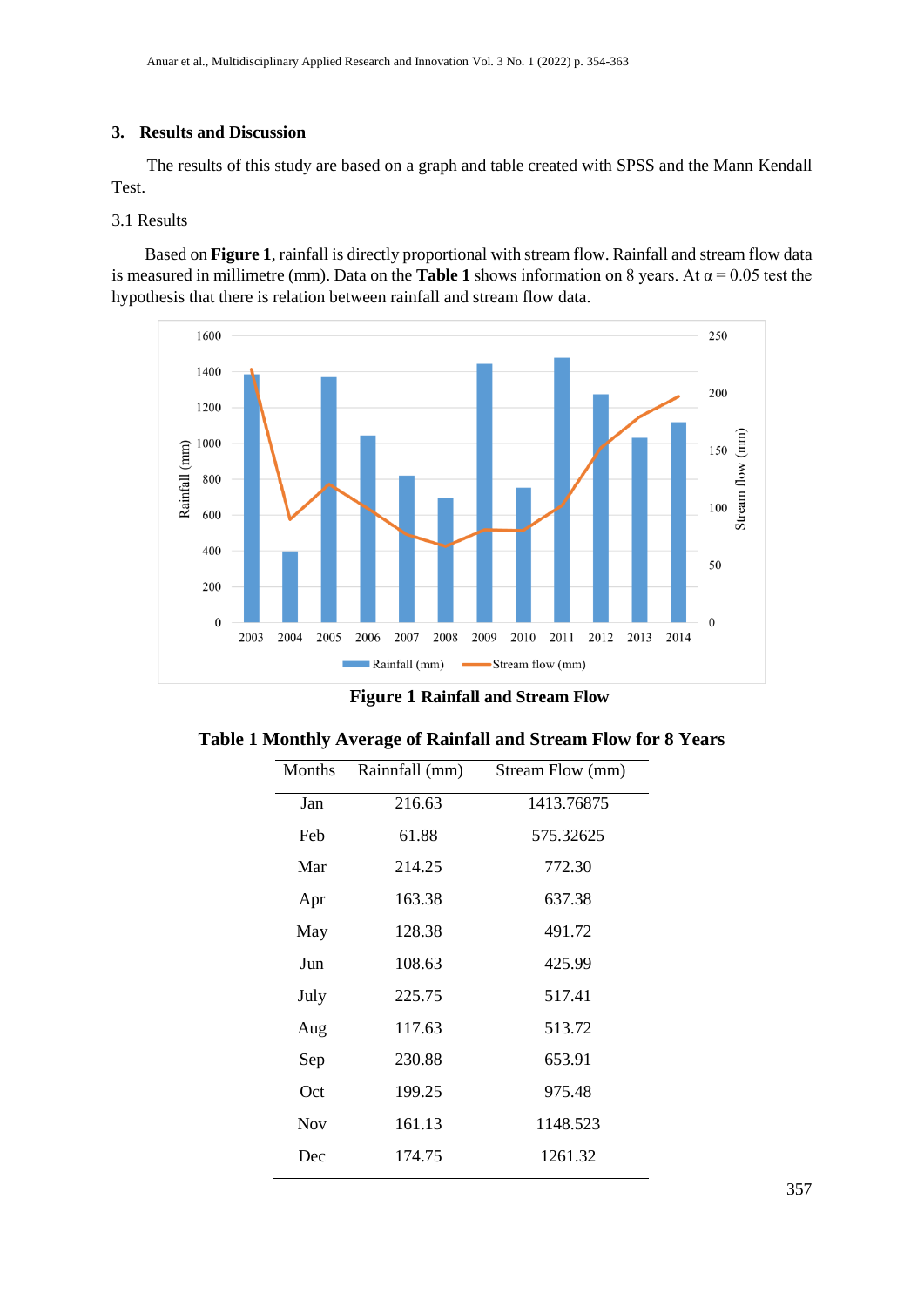#### 3.2 Discussions

The non-parametric Mann-Kendall test was used to compute the rainfall pattern for 8 years, from January to December, from 2003 to 2010. The Z statistics highlighted the series' tendency for 8 years for individual 12 months (January to December) in the Mann-Kendall test -1.86, 0.87, -0.12, - 0.37, 0, -0.12, -0.12, -0.12, -2.35, -1.11, 0.37 and -0.25 respectively. For February and November there is an evidence of increasing trend while Zc value is showing negative trend in Jan, March, April, Jun, July, August, September, October, and December. The Zc value of May is zero shows no trend. Thus, Zc values demonstrate a positive trend for two months and a negative trend for the remaining nine months, indicating a nearly non-significant condition.(**Figure 2**).



**Figure 2 Monthly Average of Z Trend** 

The Z statistics of stream flow for 8 years is 0, 0, 0.37, 1.86, 1.86, 0.62, 1.61, 2.60, 1.86, 0.12, -0.12 and 0.37, respectively. There is evidence of a rising trend in March, April, May, June, July, August, September, October, and December, while the Zc value only demonstrates a downward trend in November. The Zc value of January and February are zero shows no trend. As a result, Zc values for the last 9 months show a positive trend, while Zc values for 1 month show a negative trend, indicating a condition that is almost non-significant.(**Figure 3**).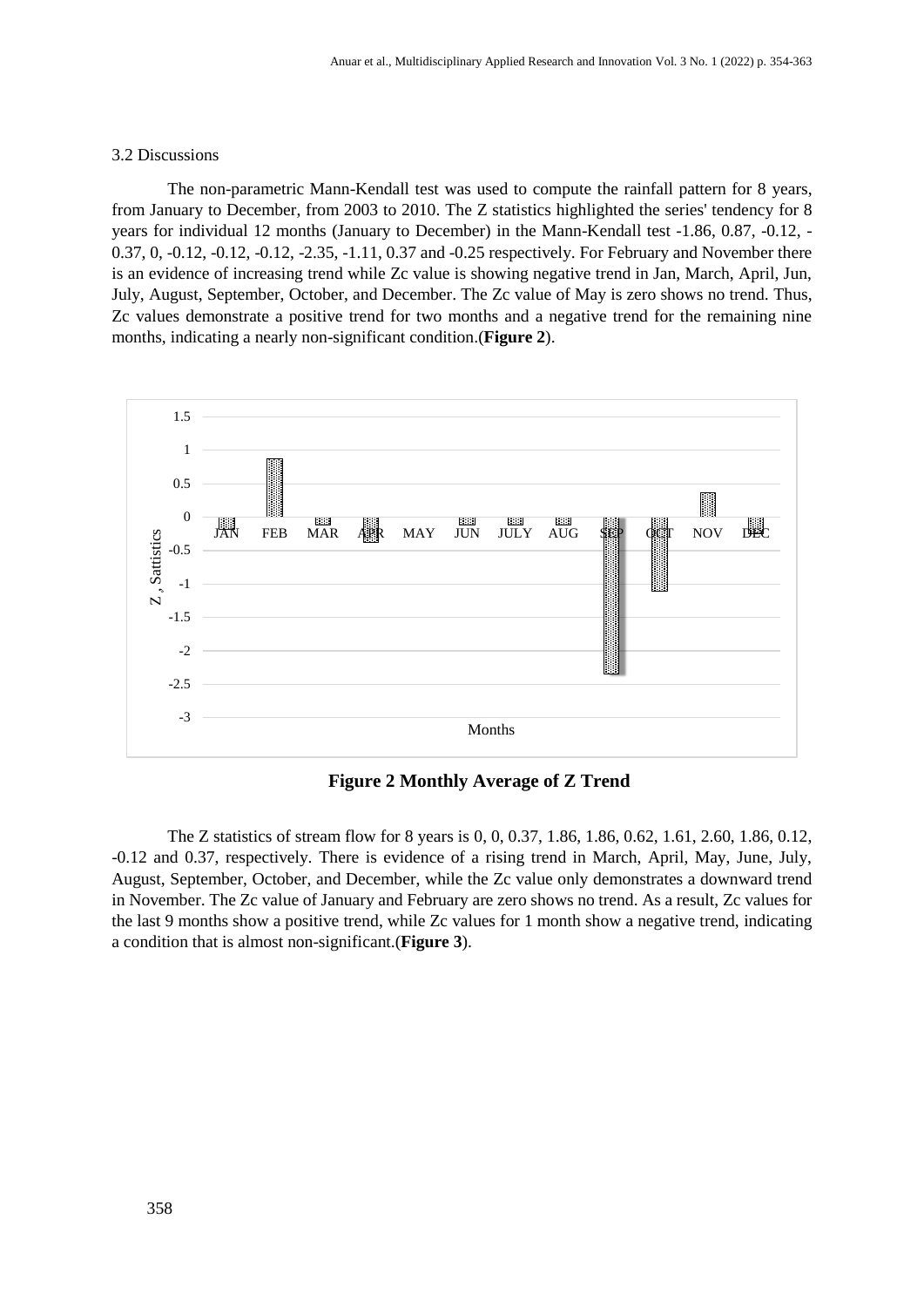

**Figure 2 Monthly Average of Z Trend**

| Months     | Mean             | Median | $P - value$ | Variance | Standard<br>Deviation | Kendall's<br>Tau |  |
|------------|------------------|--------|-------------|----------|-----------------------|------------------|--|
|            |                  |        |             |          |                       |                  |  |
| Jan        | $\boldsymbol{0}$ | 236.5  | 0.10        | 65.33    | $-16.00$              | $-0.57$          |  |
| Feb        | $\boldsymbol{0}$ | 34.5   | 0.39        | 65.33    | 8.00                  | 0.29             |  |
| Mar        | $\tau$           | 183    | 0.90        | 65.33    | $-2.00$               | $-0.07$          |  |
| Apr        | 14               | 167    | 0.71        | 65.33    | $-4.00$               | $-0.14$          |  |
| May        | 41               | 110.5  | 1.00        | 64.33    | $-1.00$               | $-0.036$         |  |
| Jun        | $\boldsymbol{0}$ | 130    | 0.90        | 65.33    | $-2.00$               | $-0.07$          |  |
| July       | 28               | 168    | 0.90        | 65.33    | $-2.00$               | $-0.07$          |  |
| Aug        | 9                | 109    | 0.90        | 65.33    | $-2.00$               | $-0.07$          |  |
| Sep        | 83               | 215    | $0.02 *$    | 65.33    | $-20.00$              | $-0.70$          |  |
| Oct        | 14               | 167    | 0.27        | 65.33    | $-10.00$              | $-0.36$          |  |
| <b>Nov</b> | 52               | 177.5  | 0.71        | 65.33    | 4.00                  | 0.14             |  |
| Dec        | $\mathbf{1}$     | 183    | 0.80        | 64.33    | $-3.00$               | $-0.11$          |  |

**Table 2 Statistical Analysis of rainfall of selected station in Johor River**

Note: \*:  $\alpha$  = 0.05 level of significance.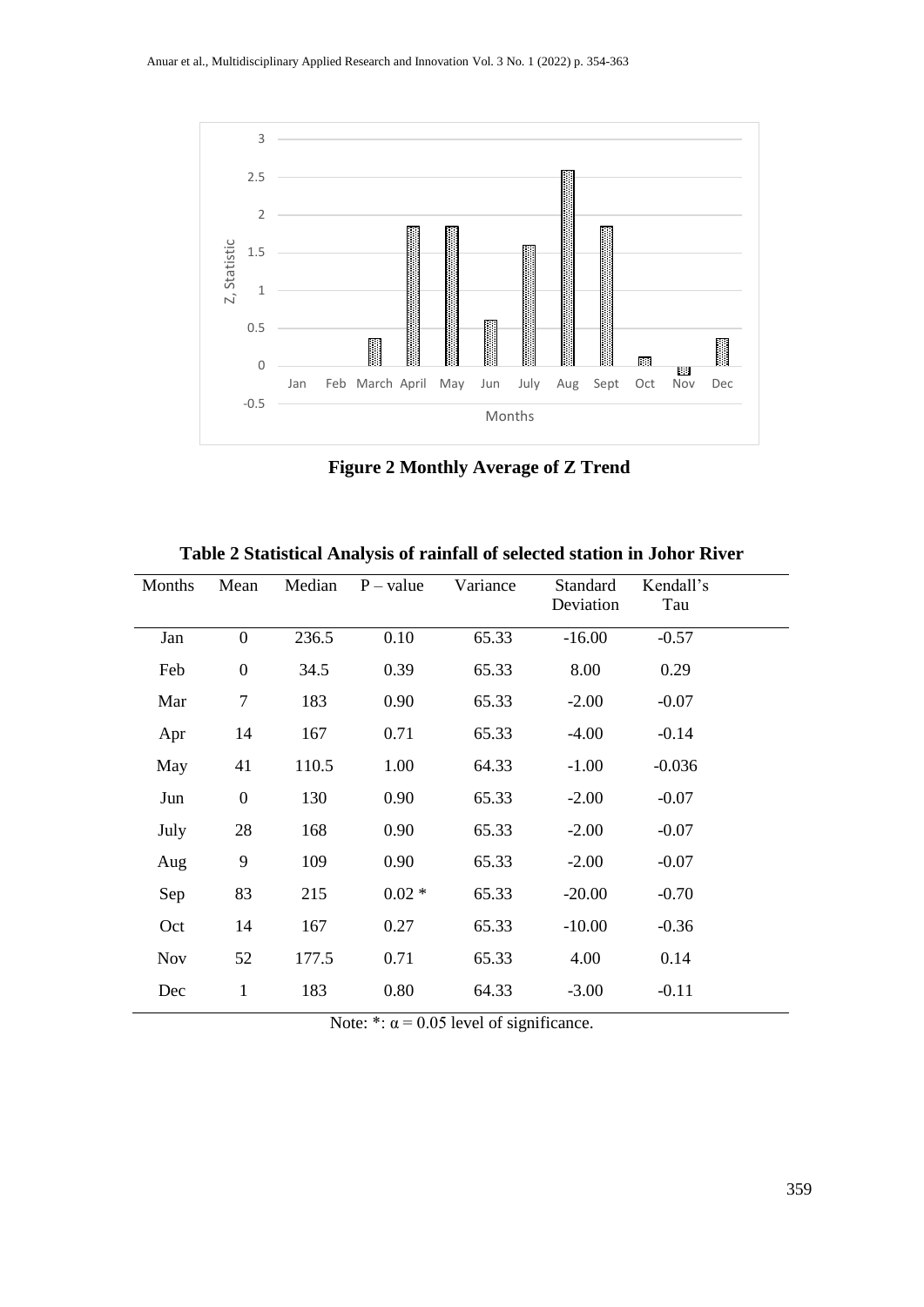| Months     | Mean    | Median  | $P - value$ | Variance | Standard<br>Deviation | Kendall's<br>Tau |
|------------|---------|---------|-------------|----------|-----------------------|------------------|
| Jan        | 1413.7  | 1017.43 | $0.00**$    | 65.33    | 0.00                  | 0.00             |
| Feb        | 575.33  | 675.39  | $0.00**$    | 65.33    | 0.00                  | 0.00             |
| Mar        | 772.30  | 682.59  | 0.71        | 65.33    | 4.00                  | 0.14             |
| Apr        | 637.38  | 581     | 0.10        | 65.33    | 16.00                 | 0.57             |
| May        | 491.72  | 555.5   | 0.10        | 65.33    | 16.00                 | 0.57             |
| Jun        | 425.99  | 398.675 | 0.54        | 65.33    | 6.00                  | 0.21             |
| July       | 517.41  | 579.175 | 0.12        | 65.33    | 14.00                 | 0.50             |
| Aug        | 513.72  | 606.385 | $0.01 *$    | 65.33    | 22.00                 | 0.79             |
| Sep        | 653.91  | 784     | 0.10        | 65.33    | 16.00                 | 0.57             |
| Oct        | 975.48  | 821.47  | 0.90        | 65.33    | 2.00                  | 0.07             |
| <b>Nov</b> | 1148.53 | 1074.99 | 0.90        | 65.33    | $-2.00$               | $-0.07$          |
| Dec        | 1261.32 | 796.81  | 0.71        | 65.33    | 4.00                  | 0.14             |

**Table 3 Statistical Analysis of stream flow of selected station in Johor River**

Note: \*: $\alpha$  = 0.05 level of significance

The result of Mann-Kendall trend test for the rainfall and stream flow are presented in **Table 2** and **3**. The Mann-Kendall trend test was conducted to check the null hypothesis that there is no trend, where the alternative hypothesis is to test the existence of trend, whether the trend is decrease or increase in the mean of the time series. **Table 2** and **3** show the parameters, mean, median, p-value, variance, standard deviation, and Kendall's tau respective. The significance level alpha = 0.05 which means it has 5% possibilities of rejecting the null hypothesis when it is true. The star one is consider as  $\alpha = \langle$  $0.05$  ( $=$  <5% possibilities). The result for Mann-Kendall test which the p-value  $= 0.02$  for rainfall, where the average of September for 8 years shows statistically significant decreasing trend at 5% level. But the value of Z statistic is lower than 1.96, so the null hypothesis of no trend is accepted. For stream flow  $(p-value = 0.01)$  for August shows the statistically significant increasing trend at 5% level and p-value  $= 0.00$  for two months (January and February) shows the statistically significant but there is no trend which means no increasing or decreasing trend at 5% in range 0.01 level. We can conclude the result of January and February is statistically significant but there is no trend. It is because, maybe there is a mistake when find the missing data or we incorrectly entered the data when calculating using the Mann Kendall test.

Ho: There is no relation between rainfall and water level  $(p = 0)$ 

H1: There is relation between rainfall and water level ( $p \neq 0$ )

Where's,

 $*$ Ho = Null hypothesis.

 $*H1 =$  Alternative hypothesis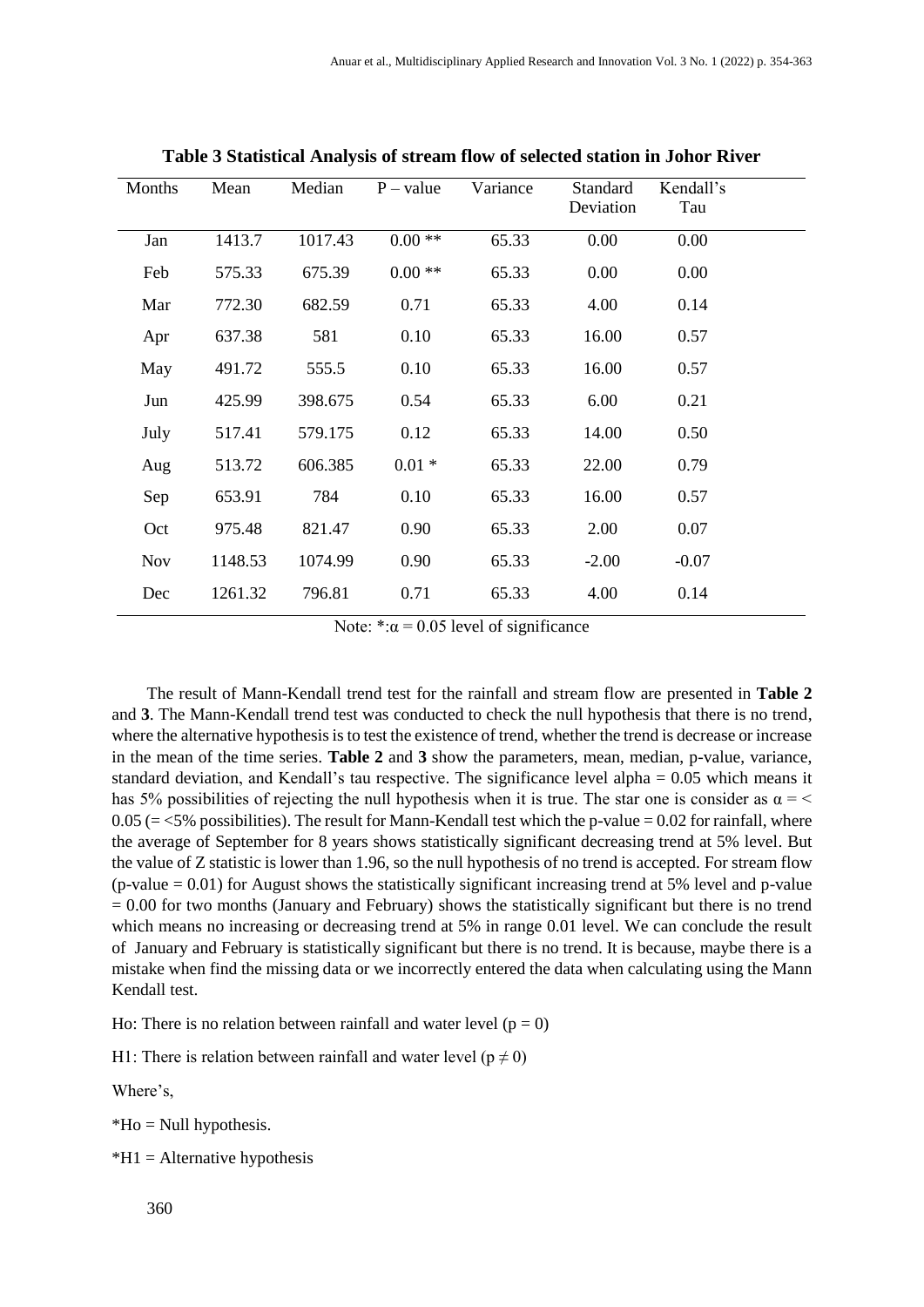|              | R Square                 |             |             | 0.173510085    |              |
|--------------|--------------------------|-------------|-------------|----------------|--------------|
|              | <b>Adjusted R Square</b> |             |             | 0.090861093    |              |
|              | <b>Standard Error</b>    |             |             | 51.23537848    |              |
|              | Observations             |             |             | 12             |              |
| <b>ANOVA</b> |                          |             |             |                |              |
|              | df                       | SS          | МS          | $\overline{F}$ | Significance |
| Regression   | 1                        | 5510.957486 | 5510.957486 | 2.099361       | 0.177982755  |
| Residual     | 10                       | 26250.64008 | 2625.064008 |                |              |
| Total        | 11                       | 31761.59757 |             |                |              |

**Note:** P-value > 0.05, positive relationship. P-value < 0.05, negative relationship.

|              | Coefficient | Standard  |           |         | Lower                    | Upper     | Lower     | Upper     |
|--------------|-------------|-----------|-----------|---------|--------------------------|-----------|-----------|-----------|
|              | S           | Error     | t Stat    | P-value | 95%                      | 95%       | 95.0%     | 95.0%     |
|              | 114.59840   | 38.995777 | 2.9387389 | 0.01481 |                          | 201.48641 |           | 201.48641 |
| Intercept    | 93          | 21        | 47        |         | 27.710403                | 55        | 27.710403 | 55        |
| <b>STREA</b> |             |           |           |         |                          |           |           |           |
| М            |             |           |           |         | $\overline{\phantom{0}}$ |           |           |           |
| <b>FLOW</b>  | 0.0668338   | 0.0461267 | 1.4489172 | 0.17798 | 0.0359429                | 0.1696106 | 0.0359429 | 0.1696106 |
| (mm)         | 39          | 47        | 46        |         | 58                       | 36        | 58        | 36        |

**Table 4 Summary Output** *Regression Statistics*

By referring **Table 4**, value of p-value and significance F has same value (0.17). There is a significant positive relationship between the rainfall and stream flow data,  $r(12) = 0.41$ ,  $p > 0.05$  (alpha  $= 0.05$ ). That means when annual rainfall is high, the annual stream flow is high. When the amount of rainfall is low it is because the occurance of drought season. We can conclude at February and Jun is the critical drought season in this 8 years. By referring **Table 4** the amount of rainfall is quite low than stream flow and it makes no sense if amount of stream flow high than rainfall. This happened because we do not do the outlier before analysing the missing data using the SPSS. The data that we obtained after using SPSS is not accurate and affected the result of this study.

#### **4. Conclusion**

In the conclusion, rainfall characteristic and water level of Sungai Johor at Rantau Panjang, Johor were succesfully determined as the main objective of this study is to spread more widely that rain is the biggest influence for the drought season. The rainfall in the east coast region of peninsular Malaysia is generally influenced by the north east monsoon (NEM), particularly during November or in the December.[15] This study also performed to help in flood assessment and forecasting of flood event in the future. For this study it is recommended to use more than one method to determine the trend analysis for the results comparison to improve the accuracy of the trend analysis, such as the Mann Kendall and Sen's Slope test. Another suggestion is to learn more about the temporal rainfall pattern, which entails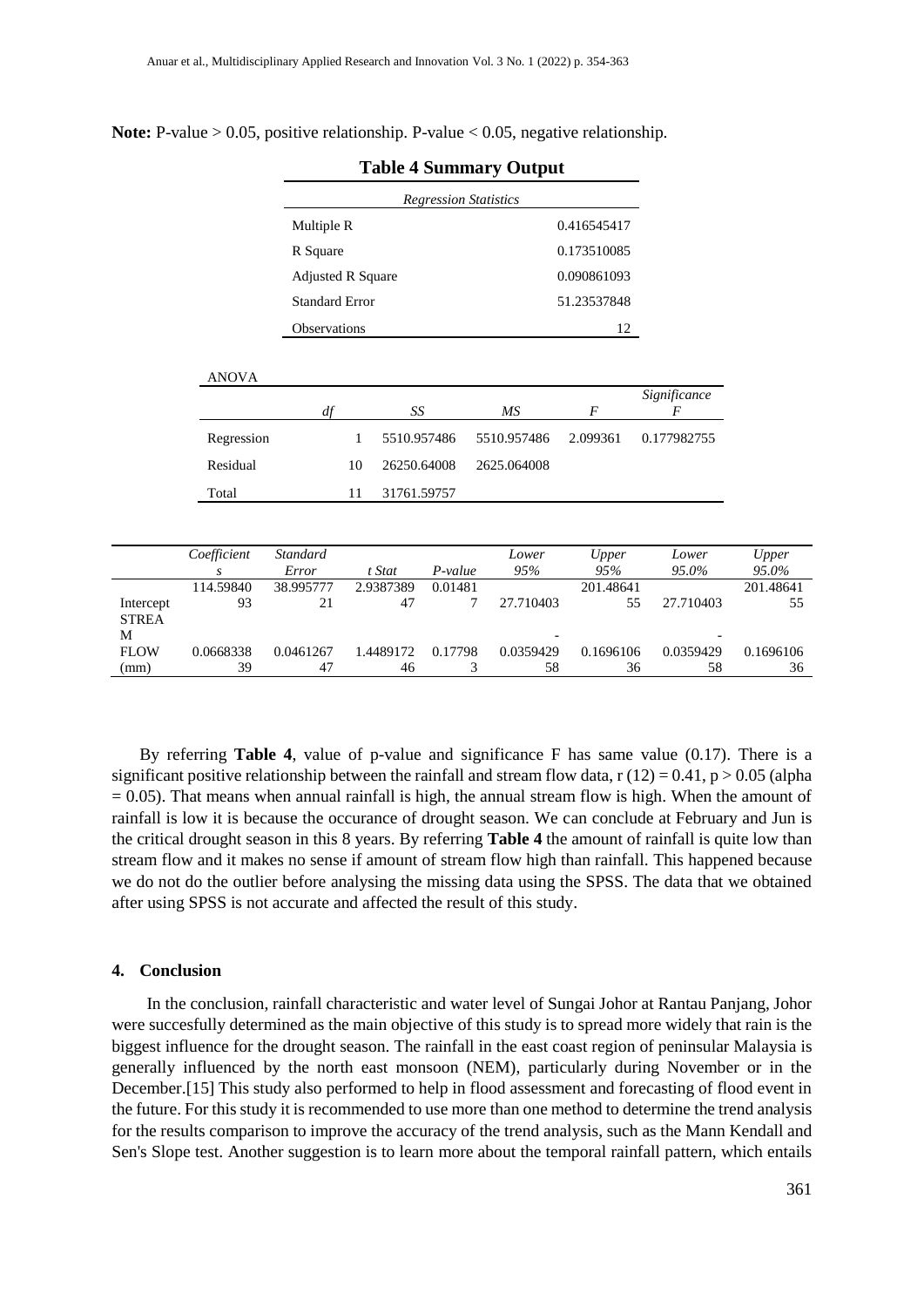studying the intensity of the rainfall. Aside from that, it is recommended to conduct forecasting and drought analysis to estimate floods and droughts.

# **Acknowledgement**

The authors would like to precise our appreciation to all related parties or people for their help and direction in completing this study. The authors would moreover like to much appreciated the Faculty of Civil Engineering (PPD), Universiti Tun Hussein Onn Malaysia and Malaysian Meteorological Department (MMA) for its support.

### **References**

- [1] A. E. Selase, D. Eunice, E. Agyimpomaa, D. D. Selasi, D. Melody, and N. Hakii, "Precipitation and Rainfall Types with Their Characteristic Features," *J. Nat. Sci. Res.*, vol. 5, no. 20, pp. 89– 92, 2015.
- [2] Bhatnagar, "Chapter 17. Rainfall Werner," *Rainfall*, pp. 523–528, 2012.
- [3] L. Iswari, P. Ray, P. K. Bora, V. Ram, and A. Singh, "Indian Journal of Hill Farming Rainfall Characteristics , Pattern and Distribution at Cherapunjee , Meghalaya," *Indian J. Hill Farming*, vol. 28, no. 1, pp. 23–26, 2015.
- [4] S. P. Index, "Drought monitoring program in malaysia: an integrated and holistic approach towards managing water resources.," 1998.
- [5] T. O. Omonijo and E. C. Okogbue, "Trend Analysis of Drought in the Guinea and Sudano-Sahelian Climatic Zones of Northern Nigeria (1907-2006)," *Atmos. Clim. Sci.*, vol. 04, no. 04, pp. 483–507, 2014, doi: 10.4236/acs.2014.44045.
- [6] D. A. Wilhite and M. H. Glantz, "Understanding the drought phenomenon: The role of definitions," *Plan. Drought Towar. A Reduct. Soc. Vulnerability*, pp. 11–27, 2019, doi: 10.4324/9780429301735-2.
- [7] C. J. Chuah, B. H. Ho, and W. T. L. Chow, "Trans-boundary variations of urban drought vulnerability and its impact on water resource management in Singapore and Johor, Malaysia," *Environ. Res. Lett.*, vol. 13, no. 7, 2018, doi: 10.1088/1748-9326/aacad8.
- [8] J. Suhaila, S. M. Deni, W. A. N. Zawiah Zin, and A. A. Jemain, "Trends in Peninsular Malaysia rainfall data during the southwest monsoon and northeast monsoon seasons: 1975-2004," *Sains Malaysiana*, vol. 39, no. 4, pp. 533–542, 2010.
- [9] N. H. Sulaiman *et al.*, "Analisis corak sungai Pahang menggunakan kaedah bukan parametrik: Ujian corak Mann Kendall," *Malaysian J. Anal. Sci.*, vol. 19, no. 6, pp. 1327–1334, 2015.
- [10] A. Of, T. Of, R. Events, U. Mann, and K. R. Basins, "Analysis of Trends of Extreme Rainfall Events Using Mann Kendall Test: A Case Study in Pahang and Kelantan River Basins," *J. Teknol.*, vol. 4, pp. 63–69, 2016.
- [11] S. Yue and C. Y. Wang, "Regional streamflow trend detection with consideration of both temporal and spatial correlation," *Int. J. Climatol.*, vol. 22, no. 8, pp. 933–946, 2002, doi: 10.1002/joc.781.
- [12] R. Engineering, U. Sains, E. Campus, E. Campus, and E. Campus, "Science officer, River Engineering and Urban Drainage Research Centre (REDAC), Universiti Sains Professor and Deputy Director, REDAC, Universiti Sains Malaysia, Engineering Campus, 14300 Professor and Director, REDAC, Universiti Sains Malaysia, Engineerin," vol. i, no. December, pp. 1–6, 2014.
- [13] S. Anie John and J. Brema, "Rainfall trend analysis by Mann-Kendall test for Vamanapuram river basin, Kerala," *Int. J. Civ. Eng. Technol.*, vol. 9, no. 13, pp. 1549–1556, 2018.